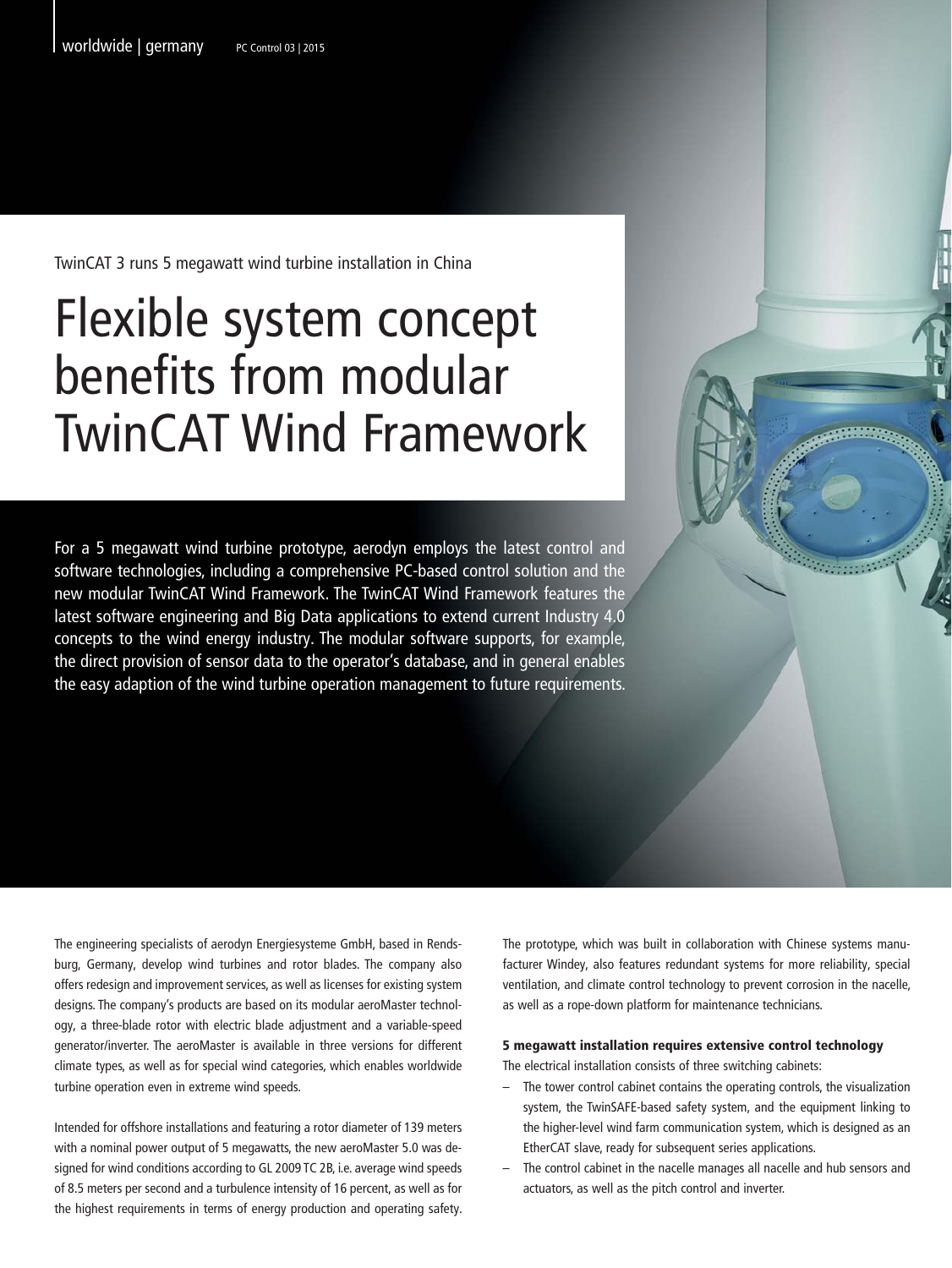

– The inverter cabinet, which is also installed in the nacelle, houses the inverters for certain fans and pumps, as well as the azimuth drives.

The control cabinet in the tower, which also provides easy maintenance access, houses the core of the control system. A CX2030 Embedded PC with an Intel<sup>®</sup> Core™ i7 processor controls everything independently, i.e. without any remote access. What is remotely accessible, however, is the C6930 control cabinet IPC, which features an Intel® Core™ i5 processor and an optional 256 GB solid-state drive. In addition to providing a remote maintenance access point, it handles monitoring and visualization functions via a CP2915 15-inch Control Panel. With its significant solid-state drive capacity, it also represents a powerful data storage system. Markus Rees, Managing Director of aerodyn, explains: "This is especially important with a prototype, for which we must collect much more data than would occur in normal operation. The control cabinet IPC and the Control Panel used for visualization purposes in the nacelle control cabinet are, however, exclusive to this prototype and will not be required for the regular turbines."

The flexibility of the PC-based control solution delivers additional benefits, says Rees: "We benefit from the extremely broad and modular I/O spectrum. All in all, we cover 408 data points, which are recorded and processed via 218 EtherCAT digital I/Os, 110 EtherCAT analog I/Os, nine CAN masters, and two RS485 interfaces, as well as 31 IO-Link terminals, five encoder terminals, and two power metering terminals. In addition, 33 TwinSAFE terminals are used for the personnel and machine safety systems, including emergency-OFF, overspeed protection, vibration protection, and azimuth limit control. TwinSAFE has proven to be the ideal safety solution for wind turbines, because the TwinSAFE communication via standard EtherCAT can handle the long distances involved,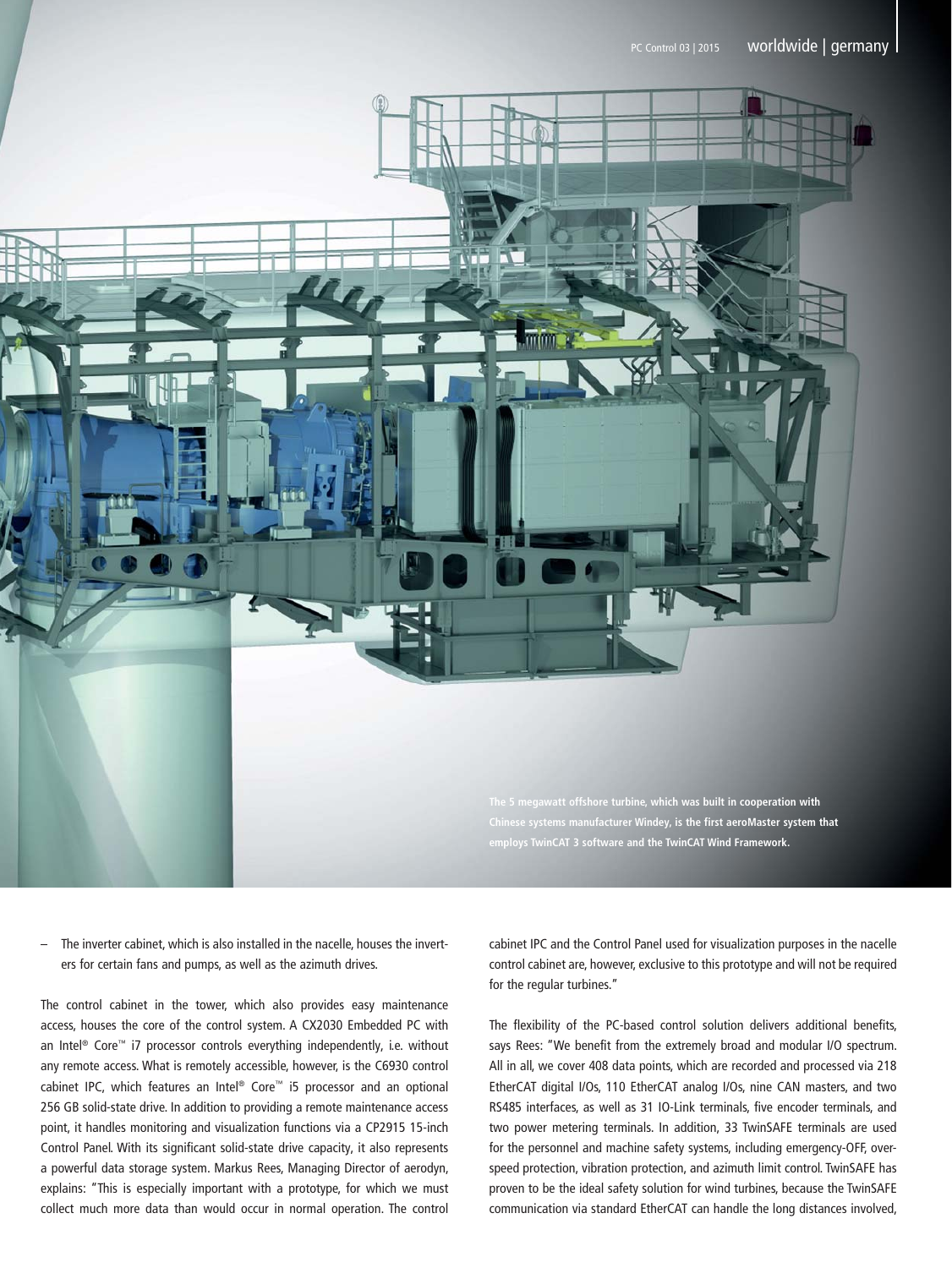

**Both the tower control cabinet (right) and the nacelle control cabinet (left) of the turbine prototype use a CP2915 multi-touch Control Panel with a 15-inch screen for easy operation.**



**The Beckhoff CX2030 Embedded PC (left) in the tower control cabinet controls the entire system, while the C6930 control cabinet IPC (right) handles visualization, monitoring and remote access in the prototype installation.**

including the option to use fiber optic cabling. Integrating the systems is also easy, because all safety data is available in the controller automatically and without any additional hardware."

EtherCAT has proven its value in wind turbines, not only because of the ease with which it handles the long distances between the tower base and the nacelle, which often exceed 100 meters. Also important, according to Rees, are the cabling redundancies and the extensive diagnostic capabilities, which make troubleshooting easy. The combination of all these features delivers high-performance communication capabilities for the core turbine components. Even the wind farm communication can be seamlessly integrated, as it was in the single prototype just installed, Rees notes.

## TwinCAT Wind Framework supports modular concepts

The aeroMaster 5.0 from aerodyn is the first wind turbine installation that employs the TwinCAT 3 software generation and the new TwinCAT Wind Framework. With its modular design, the TwinCAT 3 Wind Framework fully supports the turbine's modular hardware design, which can include pitch systems, converters, and generators from different manufacturers, because it provides control technology and wind industry expertise from Beckhoff in encapsulated modules and in an application-specific template. These modules include a wide range of services for wind turbine automation, as well as real-time access to all data and long-term database management. The application template provides a modular architecture that allows for quick and efficient engineering.

Markus Rees: "We use the full range of the TwinCAT 3 Wind Framework and have it linked to a Microsoft SQL Server database. Since the framework already comes with essential operating tasks, you no longer have to implement, modify, and maintain them. Our engineers can therefore focus fully on the actual turbine

functions without worrying about basic operating functions. Also, the integrated and permanent data storage in real-time simplifies analyses and diagnostics considerably. In addition, the modular architecture of the TwinCAT 3 Wind Framework makes it possible to substitute individual software modules. We can easily reuse existing functions, as well as add new ones."

As Markus Rees explains, aerodyn also leverages the typical benefits of TwinCAT 3: "To determine extreme and regular operating loads, the controller algorithms from the wind turbine simulation can be easily taken from the source code and integrated as C++ modules. In addition, the integration into Visual Studio®, coupled with source code management support using Subversion, has made project management and the collaboration among engineers in Germany and China considerably easier."

> Further information: www.aerodyn.de www.beckhoff.com/TwinCAT-Wind